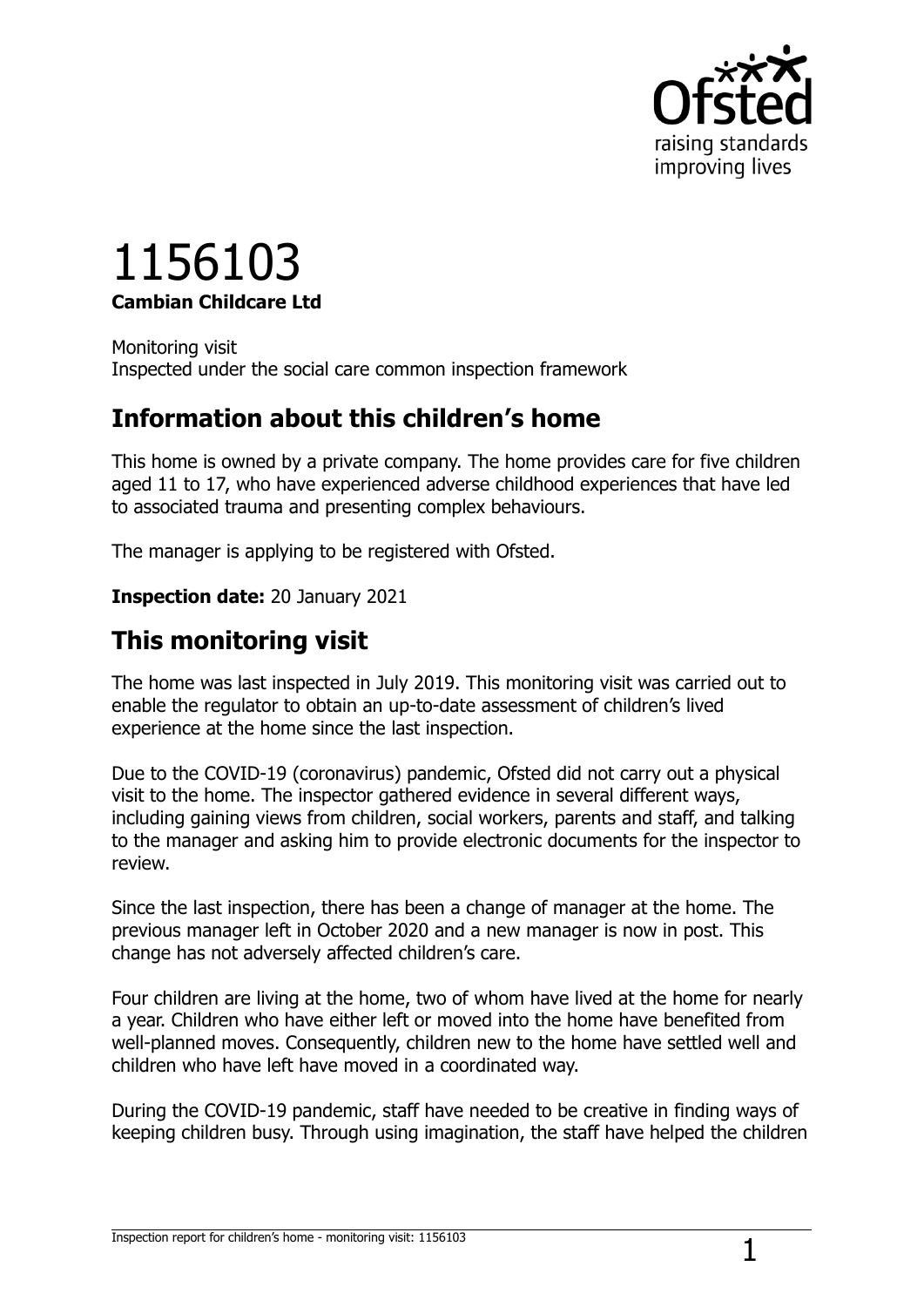

to develop their life skills. For example, children have been encouraged to get involved in recycling furniture and learning basic repairs. Children have been helped to form a house band. This has included the staff arranging for the purchase of guitars and a drum kit. Children have also benefited from having garden parties, bake-off competitions, indoor crazy golf, board games and film nights. These varied activities have helped to meet children's needs and to develop their creativity, physical and social interests and skills.

However, the prolonged nature of the COVID-19 pandemic has started to take its toll on children. Children are increasingly feeling frustrated by the national restrictions that impact on their daily lives. Consequently, children are becoming unsettled despite all the efforts made by the staff.

Staff actively encourage school attendance and have provided home-learning support when children's schools have not been fully open due to COVID-19 restrictions. This encouragement has enabled children who have previously struggled to attend school to go from 20% attendance to 100%.

When children have gone missing from the home, staff have been diligent in following children's plans and trying to find them. However, children have not always been offered an independent return home interview, even when managers have requested one. This means that managers are not able to fully evaluate and understand the reasons why children go missing.

Children's risk-management plans are not always kept up to date to reflect changes in risk. This omission has the potential for staff not to be fully informed of the measures necessary to protect children from harm.

# **Recent inspection history**

| Inspection type | Inspection judgement    |
|-----------------|-------------------------|
| Full            | Good                    |
| Full            | Good                    |
| Full            | Good                    |
| Interim         | Sustained effectiveness |
|                 |                         |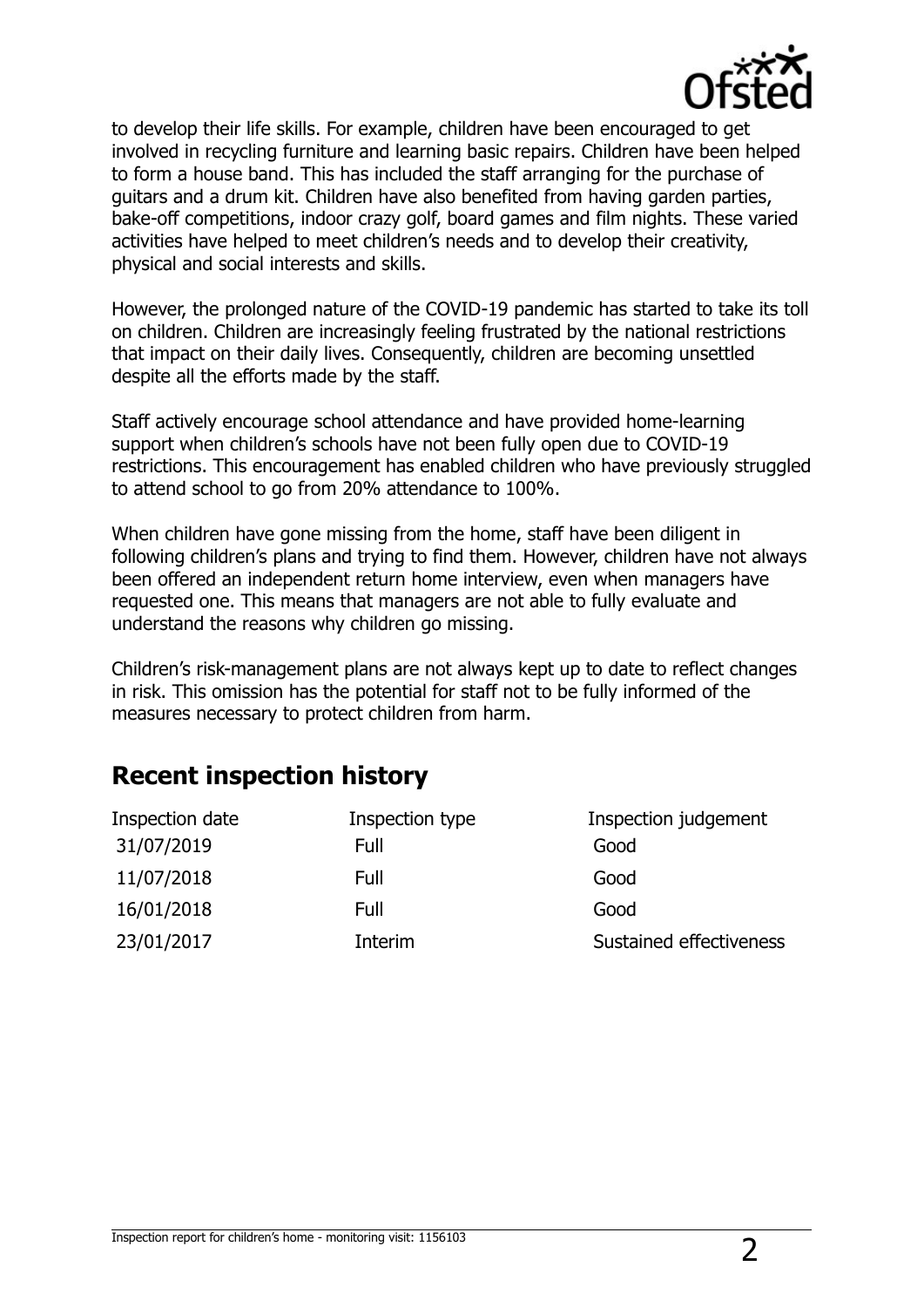

## **What does the children's home need to do to improve?**

### **Statutory requirements**

This section sets out the actions that the registered person(s) must take to meet the Care Standards Act 2000, Children's Homes (England) Regulations 2015 and the 'Guide to the children's homes regulations including the quality standards'. The registered person(s) must comply within the given timescales.

| <b>Requirement</b>                                                                                                                                                                                      | Due date      |
|---------------------------------------------------------------------------------------------------------------------------------------------------------------------------------------------------------|---------------|
| The protection of children standard is that children are<br>protected from harm and enabled to keep themselves safe.                                                                                    | 19 March 2021 |
| In particular, the standard in paragraph (1) requires the<br>registered person to ensure-<br>that staff $-$                                                                                             |               |
| assess whether each child is at risk of harm, taking into<br>account information in the child's relevant plans, and, if<br>necessary, make arrangements to reduce the risk of any<br>harm to the child; |               |
| understand the roles and responsibilities in relation to<br>protecting children that are assigned to them by the<br>registered person;                                                                  |               |
| (Regulation 12 (1) $(2)(a)(i)(v)$ )                                                                                                                                                                     |               |
| This is regarding making sure that risk-assessment plans<br>include new risks and the action that staff need to take.                                                                                   |               |

#### **Recommendations**

■ The registered person should ensure that when a child returns to the home after being missing from care or away from the home without permission, the responsible local authority provides an opportunity for the child to have an independent return home interview. Homes should take account of information provided by such interviews when assessing risks and putting arrangements in place to protect each child. ('Guide to the children's homes regulations including the quality standards', page 45, paragraph 9.30)

Specifically, the registered person should continue to remind local authorities of their responsibility to provide an opportunity for children to have an independent return home interview.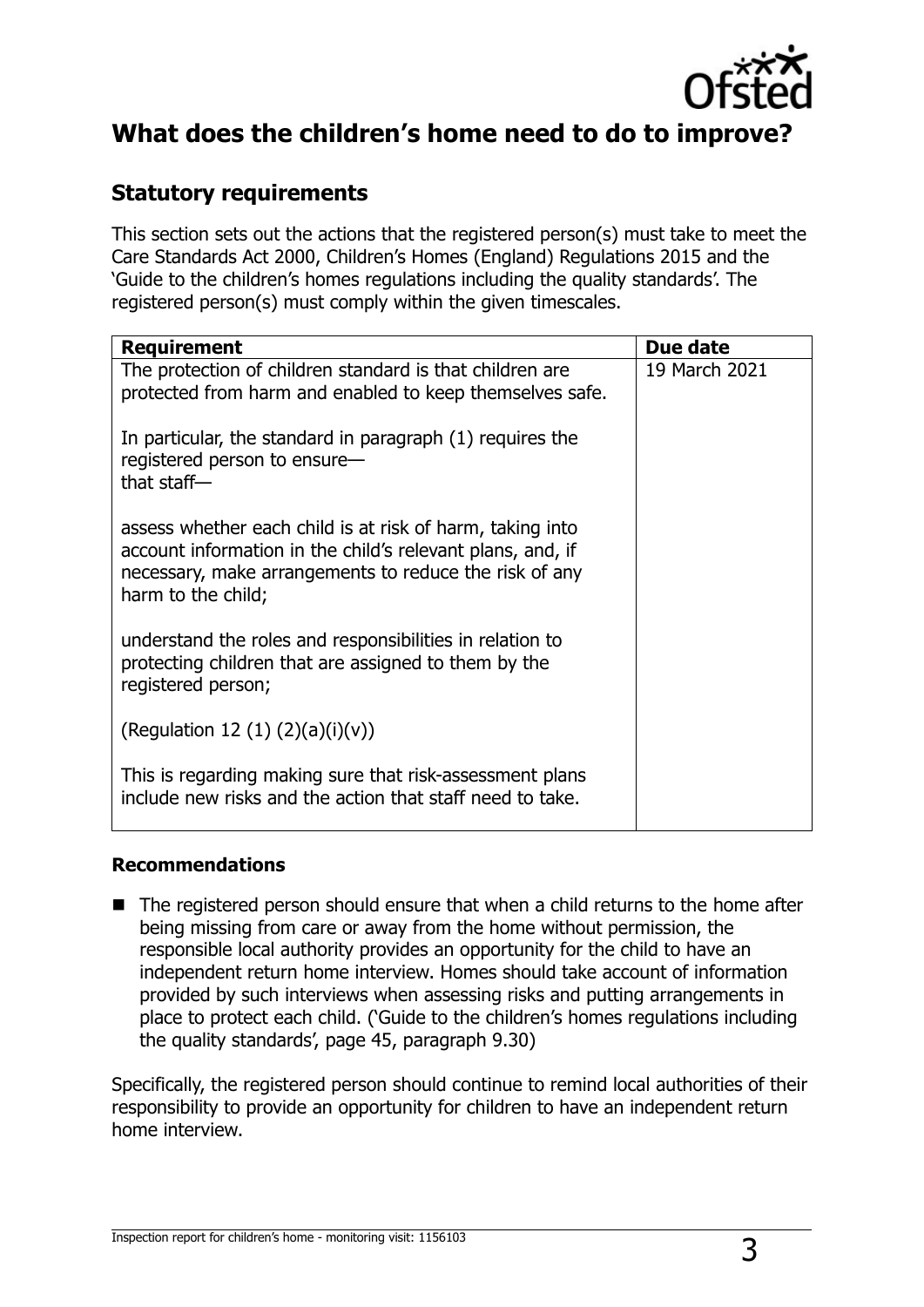

### **Information about this inspection**

The purpose of this visit was to monitor the action taken and the progress made by the children's home since its last Ofsted inspection.

This inspection was carried out under the Care Standards Act 2000.

#### **Children's home details**

**Unique reference number:** 1156103

**Provision sub-type:** Children's home

**Registered provider:** Cambian Childcare Ltd

**Registered provider address:** Caretech Ltd, Metropolitan House, 3 Darkes Lane, Potters Bar EN6 1AG

**Responsible individual:** Jack Smallman

**Registered manager:** Post vacant

#### **Inspector**

Debbie Bond, social care inspector